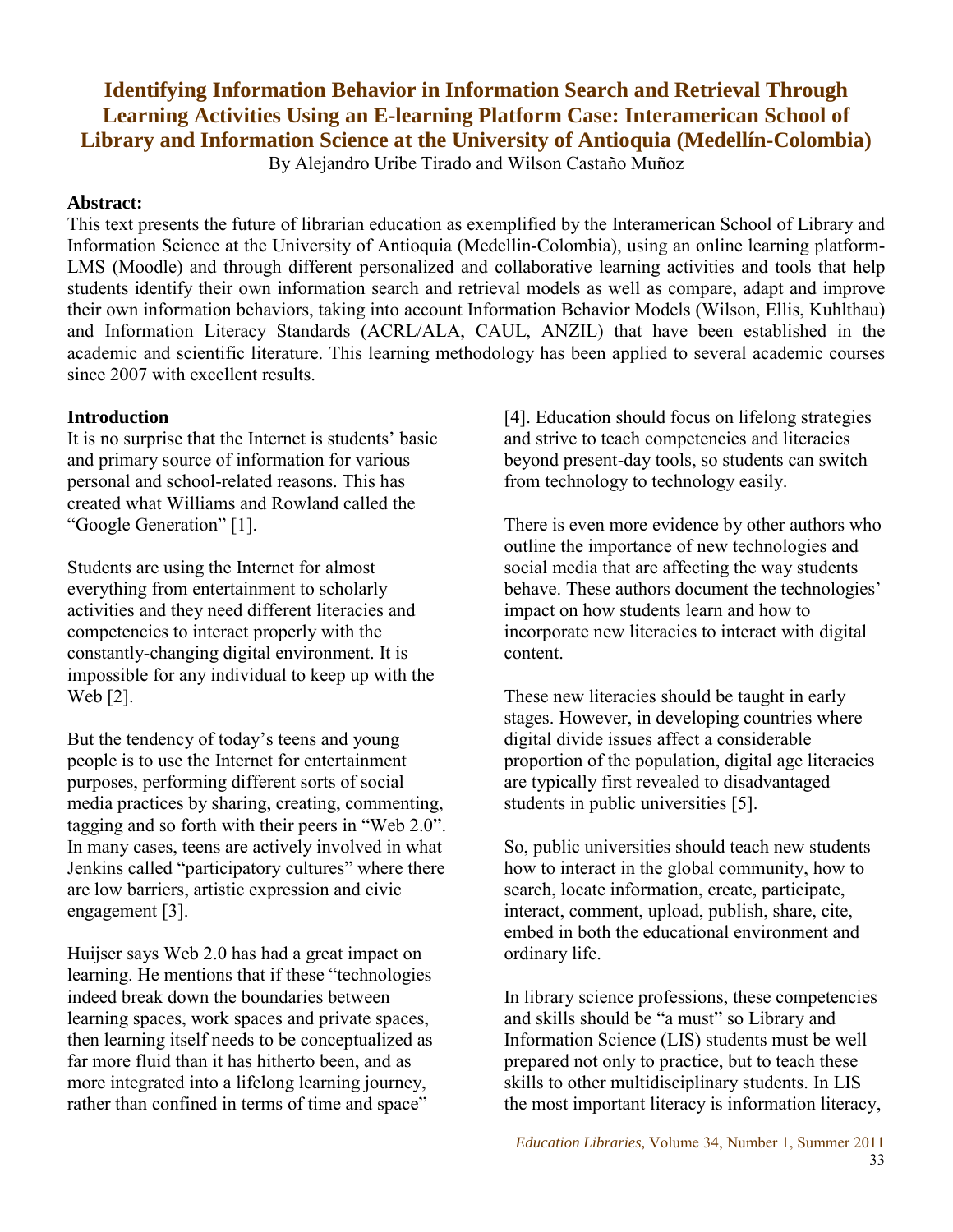which involves different sort of skills for students to interact with information in multiple formats.

Universities responsible for LIS professionals need to make sure their students acquire the necessary skills for themselves and their future users, and these universities should also focus on pedagogies and learning designs based on technology and social media [6].

That is why Learning Management Systems (LMS), based on research, should focus on:

- Collaborative environment tools that allow students to connect with teachers anywhere
- Multimedia learning materials prepared by a few experts and used by many more
- Use of network technologies allowing student to learn anywhere, anytime
- LMS which facilitate monitoring the user's progress, the diagnosis of learner needs and problems and the adjustment of structure and flow of content and of instructional system to effectively address learning objectives and needs [7].

Other research studies have focused on the conceptual framework of Learning Design (LD). For our study, we focused on five of Koper's eight principles, summarized by Berggren in the following:

- LD must include objects, services, activities, roles and solitary/group models
- LD must support blended learning: face-toface integration as well as pure online learning
- LD must describe conditions of learning: tailoring the design to specific learners or situations
- LD must stimulate reuse: portability, arrange-ability, addition and subtraction of parts
- LD must be flexible: supporting all theories of learning, pedagogically neutral [8, 9].

Universities in developing countries are not well prepared for distance learning due to cultural issues so their use of LMS should be based on

blended learning and the platform as a support for traditional classes. In fact, LMS desertion is a long-time major obstacle for higher education [10].

It is important that universities in developing countries adopt LD and blended learning pedagogies for all their courses, so digitally illiterate students can learn and participate more efficiently in virtual environments. Library science students can become information literate by using platforms as LMS and properly-designed content that can meet their needs in order to be more effective professionals and future teachers in this ever-changing context.

## **Background**

Information and Communication Technologies (ICT) have been an important component of the curriculum of the Interamerican School of Library and Information Science (ISLIS) at the University of Antioquia (U of A) (Medellin-Colombia) since the establishment of the University's curriculum version No. 3 in 2000. This central role of ICT in the curriculum has been strengthened even more over the past two years with curriculum version No. 4 and the respective transition plan 2007-2009 [11, 12, 13, 14].

Within these curriculum plans, ICT manifests itself as a thematic cluster--the ICT cluster--within the administrative and academic organizational structure of the U of A. Professors are responsible for including ICT components within their specific courses or modules within courses. These courses or modules need not be directly attached to the ICT cluster, but should be closely related to the application of ICT in different theoreticalconceptual and practical aspects for information and knowledge management. This pattern reinforces the information transfer cycle, which is emphasized in LIS education within the ISLIS.

From the point of view of creating curriculum, undergraduate students must have extensive contact with technologies from the very first semester until the last, inasmuch as the goal of the ISLIS is to nurture the future professional [15]: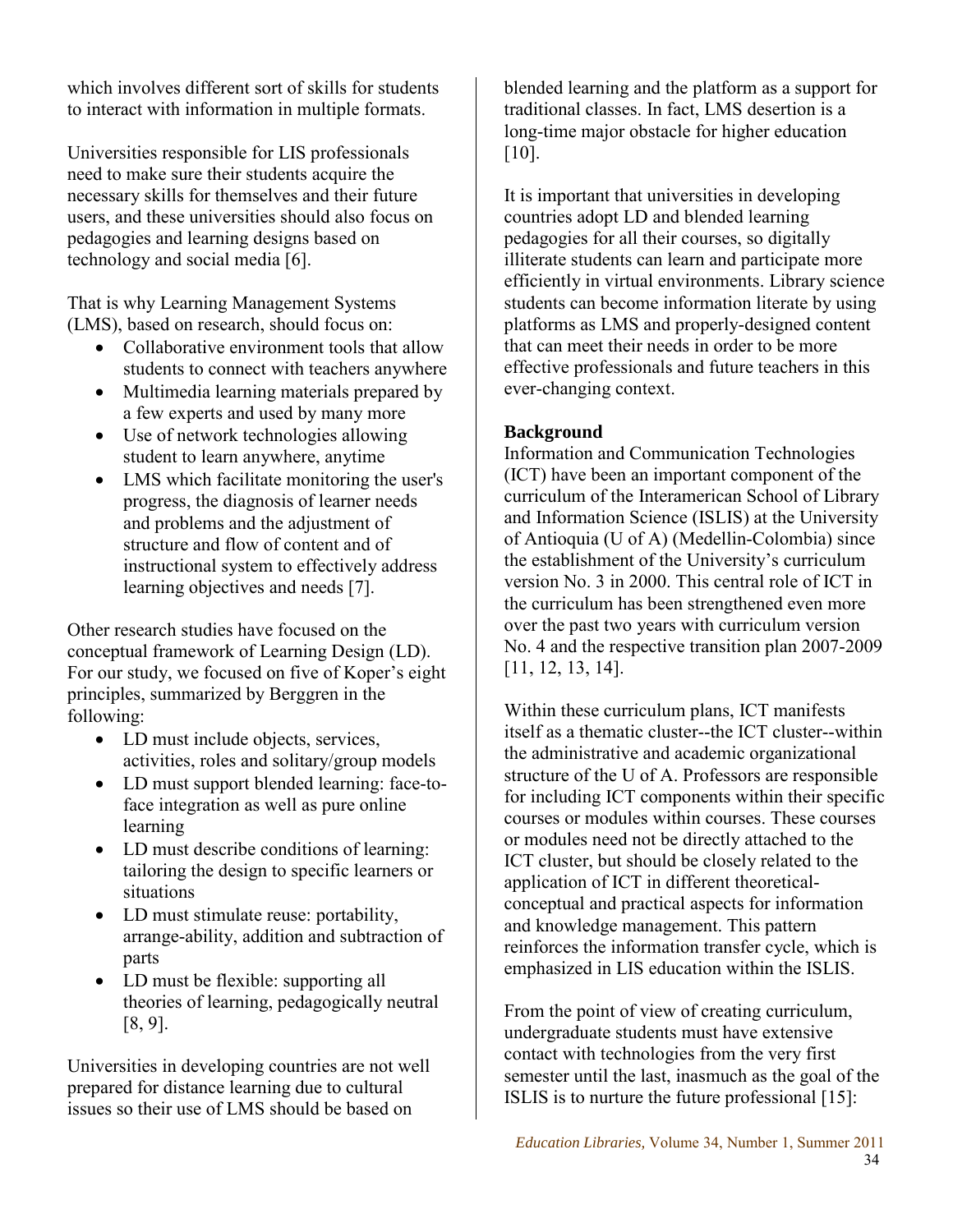*• Acquire the necessary tools to interact effectively in a world with an ever-growing prevalence of information technology • Become familiar with new technologies and open to the changes and interpretations which these demand, with the critical capacity to adopt these technologies and adapt them to the environment in which he or she is immersed*

*• Lead in the management of information with a future vision to decide "the five Ws" of information storage and distribution • Be creative with adaptation and appropriation processes, with a solid understanding of information resources and technologies*

*• Have tools for teaching the correct use of information* 

*• Use and identify national and international information sources and resources in different formats and media • Design and lead training programs in management and use of information* 

*• Organize information in accordance with principles and rules that facilitate their efficient retrieval.*

It is intended that postgraduate students become "highly qualified in management of information services and resources, with a systematic approach and an ability to apply the latest technologies…" [15].

In order for ISLIS students to obtain these abilities the ISLIS has developed a set of strategies with the following objectives [15] :

> *• Ensure the development and implementation of new educational technologies and information with a focus on allowing students not only higher efficiency and effectiveness in academic and administrative processes, but also provision of better learning opportunities, and incorporating them into curriculum development*

*• Provide virtual and blended learning as a mechanism to increase coverage, create a regional presence, and appropriate new* 

*information and communication technologies [ICT].* 

From this perspective the ISLIS has decided to focus on both ICT teaching-learning (educational process) and mediation of educational processes through virtual environments, because the informational-technological skills are as necessary as the learning-technology skills for the information professional. This relationship has been stated in institutional documents such as *Competencies for Special Librarians of the 21st Century-Special Library Association,<sup>1</sup> Competencias y Aptitudes de los Profesionales Europeos de Informacion y Documentacion-- EURO-REFERENCIAL,<sup>2</sup> Evaluación del Diseño del Título de Grado en Información y Documentación,<sup>3</sup> European Curriculum Reflections on Library and Information Science Education,<sup>4</sup>* and by different authors in LIS [16, 17, 18, 19, 20].

## **ICT – ISLIS Courses**

In the last few years the U of A utilized technologies to support the ICT cluster, including the open-source online learning platform Moodle (http://moodle.org/), to provide a virtual learning environment. Fourteen courses have been developed and one is currently under development. These courses have been designed using blended learning, and are distributed as follows in curriculum versions (cv) No. 3 and/or No. 4:

## *Undergraduate*

- *ICT systems (cv No. 3) / Computing and ICT (cv No. 4)*
- *Effective Internet Searching (cv No.4)*
- *Bibliographic Information Computerized Systems (cv No. 3) / Databases (cv No.4)*
- *Digital Information Services (cv No. 3 and 4)*
- *Web Portals Design Seminar (cv No. 3) / Content Management (cv No.4)*
- *Technology Management (cv No.3 and 4)*
- *Specialized Information Searches (cv No.3 and 4)*
- *Digital Libraries Seminar (in a trial version, cv No.4)*

*Education Libraries,* Volume 34, Number 1, Summer 2011 35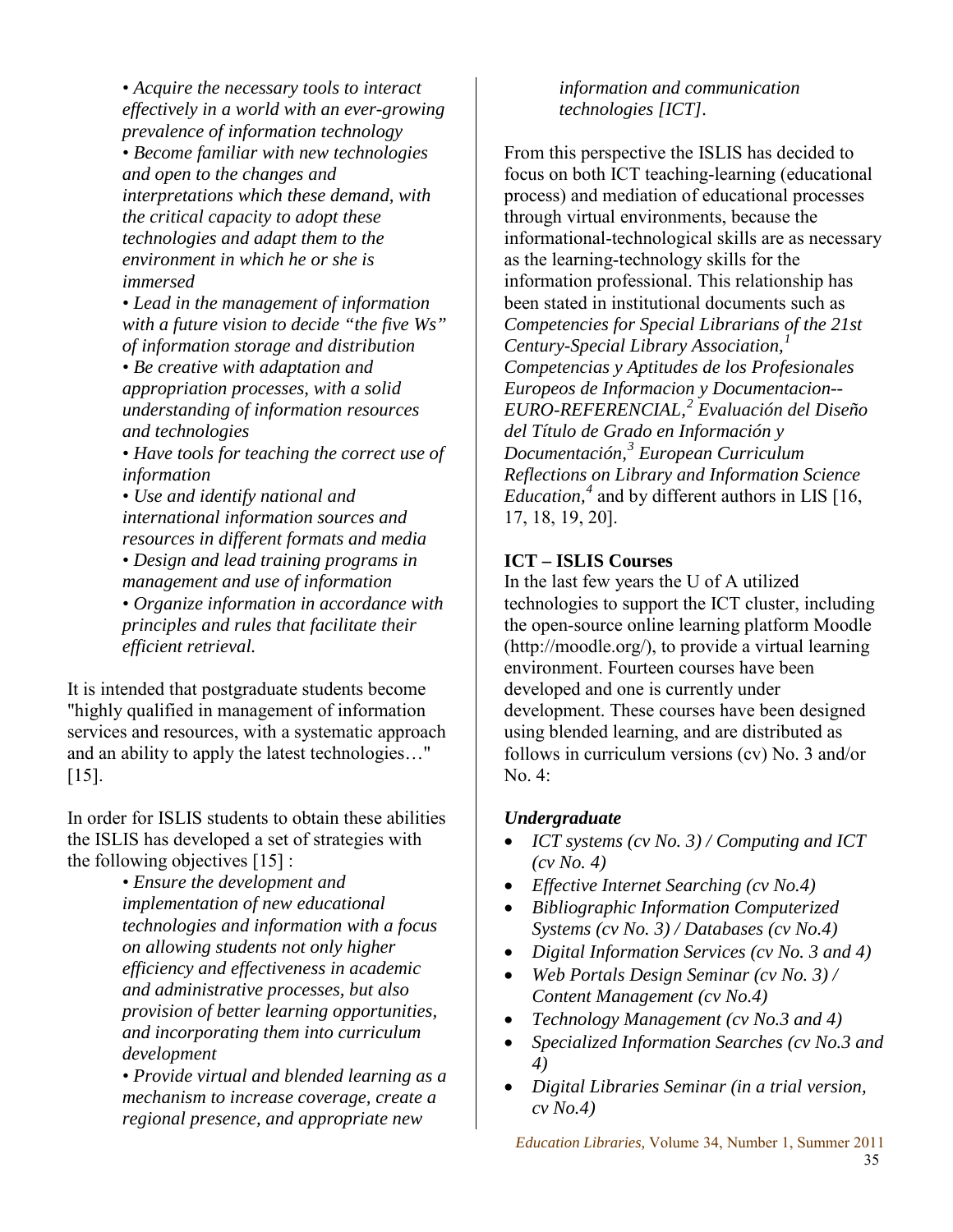## *Continuing Education*

- *Seminar-Workshop: Information Architecture and Metadata Schema for Libraries*
- *Diploma: University Libraries (two modules: 1) User Education and Information Literacy, and 2) From Traditional to Digital Services)*
- *Seminar-Workshop: Search and Information Retrieval--COMFAMA, 2010 (the ICT cluster was used to train 200 library employees of COMFAMA with relation to information retrieval and information literacy).*

#### *Postgraduate*

• *Applied computation - Digital Information Technologies (two integrated courses/modules)* 

The ICT cluster also supports individual modules in other courses from different clusters, where they share similar topics related to technology. Some examples are the courses: Information Systems II (second or third semester, which supports a module on information sources, search and retrieval), and a Knowledge Management seminar (fifth or sixth semester, which supports a module on technology tools for knowledge management, data mining), etc.

#### **General Guidelines for Courses**

ISLIS ICT cluster courses are hosted on the central server of the educational platform at the U of A, called Learn Online [\(http://aprendeenlinea.udea.edu.co\)](http://aprendeenlinea.udea.edu.co/), which is managed by the Vice-Rector of Teaching, through the Technology Integration Program using Moodle.

In addition to this Learn Online platform operated by the Vice-Rector, the Library System of the U of A (part of the ICT cluster) also uses Moodle to support users and provide library training programs related to information literacy. [\(http://formacionbiblioteca.udea.edu.co/moodle/\)](http://formacionbiblioteca.udea.edu.co/moodle/).

All courses allow guest access to general content, but guests cannot use the tools or participate in the learning activities.<sup>5</sup> In terms of design and minimum contents common to all university courses using this platform, instructional designers must adhere to some very general guidelines, which consist of:

- *Course presentation: Every course must have a zero (0) unit which displays the following components:* 
	- o *Introduction: Brief description of the course which summarizes its importance*
	- o *Methodology: How each course will ensure student learning*
	- o *Assessment: Shows all graded activities, with dates, percentages, and specific calendar weeks*
	- o *Objectives: Set for each thematic unit, which mention the achievements and the skills the student will have when the course is completed*
	- o *Content: The student can see all course content*
	- o *Bibliography: Both the course as a whole as well as each thematic unit have additional and mandatory readings for the students to reinforce their knowledge*

All thematic units of ICT cluster courses follow similar structures in which the topic is introduced in a document within the platform or through external links to downloadable files that explain the theoretical framework of the unit.

In addition to these documents, the units also include a list of previous readings, which are chosen to enhance knowledge and provide more information to the student. These previous readings are in different formats, such as Word, Excel, PDF, PowerPoint presentations, and links to pages, videos and related external documents in compressed files. Similarly, each course begins with a *Previous Knowledge and Experience* activity, a key aspect from a teaching-learning (educational process) perspective within the ICT cluster.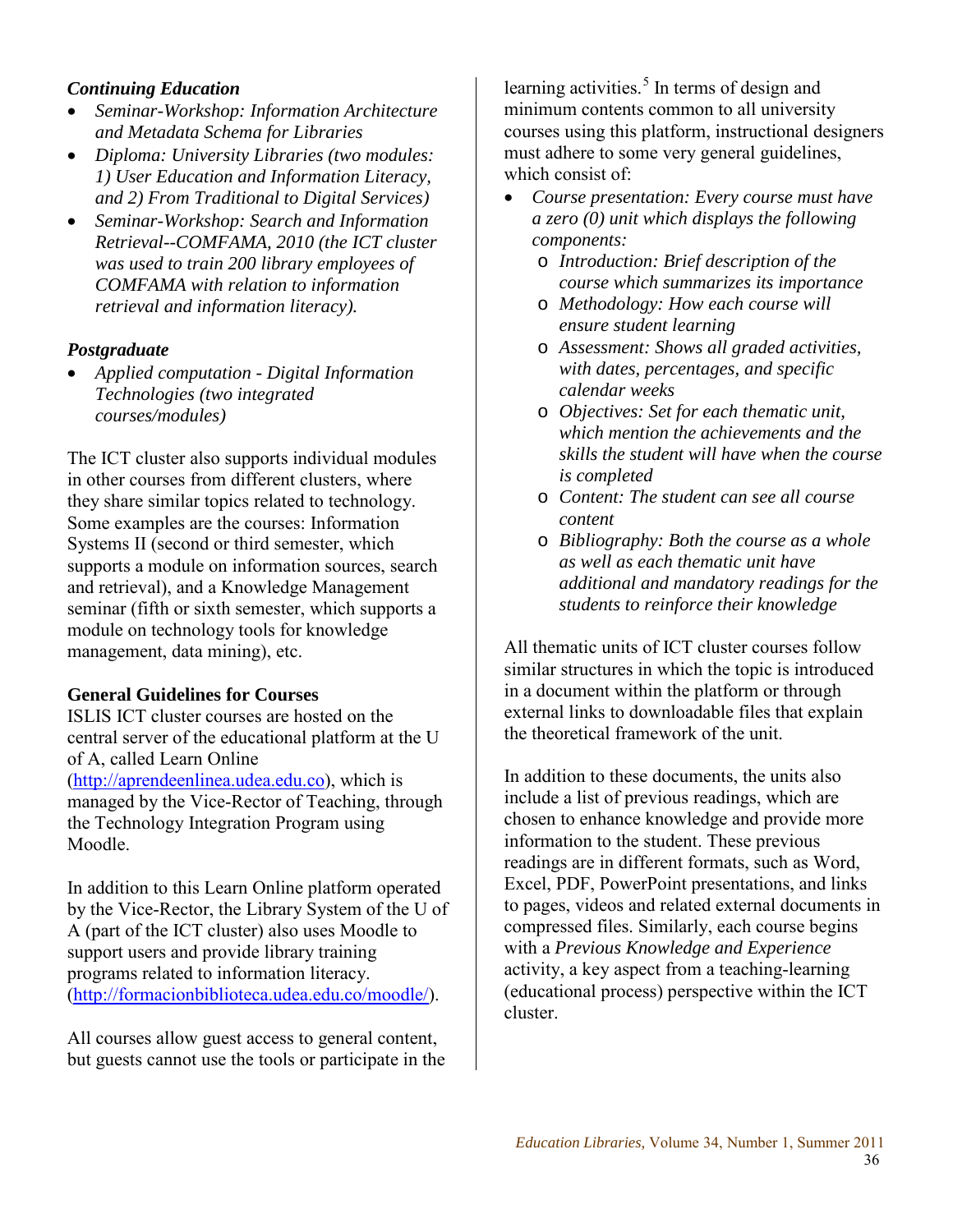

## **Fig.1. General structure at the beginning of the courses**

#### **Moodle platform tools as used in courses**

Among the most common tools used for courses that support the structure and instructional design are the following:

- Forum: *Some forums are used simply to allow students to share experiences. Others are included in student evaluation. This collaborative tool allows teachers to respond to student queries in a way that all enrolled students can see the question and response as well.*
- Workshops: *Students can submit homework and other assignments through file uploads, minimizing the use of email and avoiding the associated problems.*
- Course Evaluation: *All courses in the ICT cluster include a self-evaluation or feedback*

*component, where students evaluate the role of the platform within their learning process.* 

- Alert: *All courses are programmed to send automatic information to all students via email as soon as a task, message, or assessment is available*.
- Embedded*: Other increasingly useful tools in the content of the course materials are the embedded elements. Thanks to HTML, XML, and mashups, students can do collaborative work using the same tool and check for updates in real time without leaving the system.*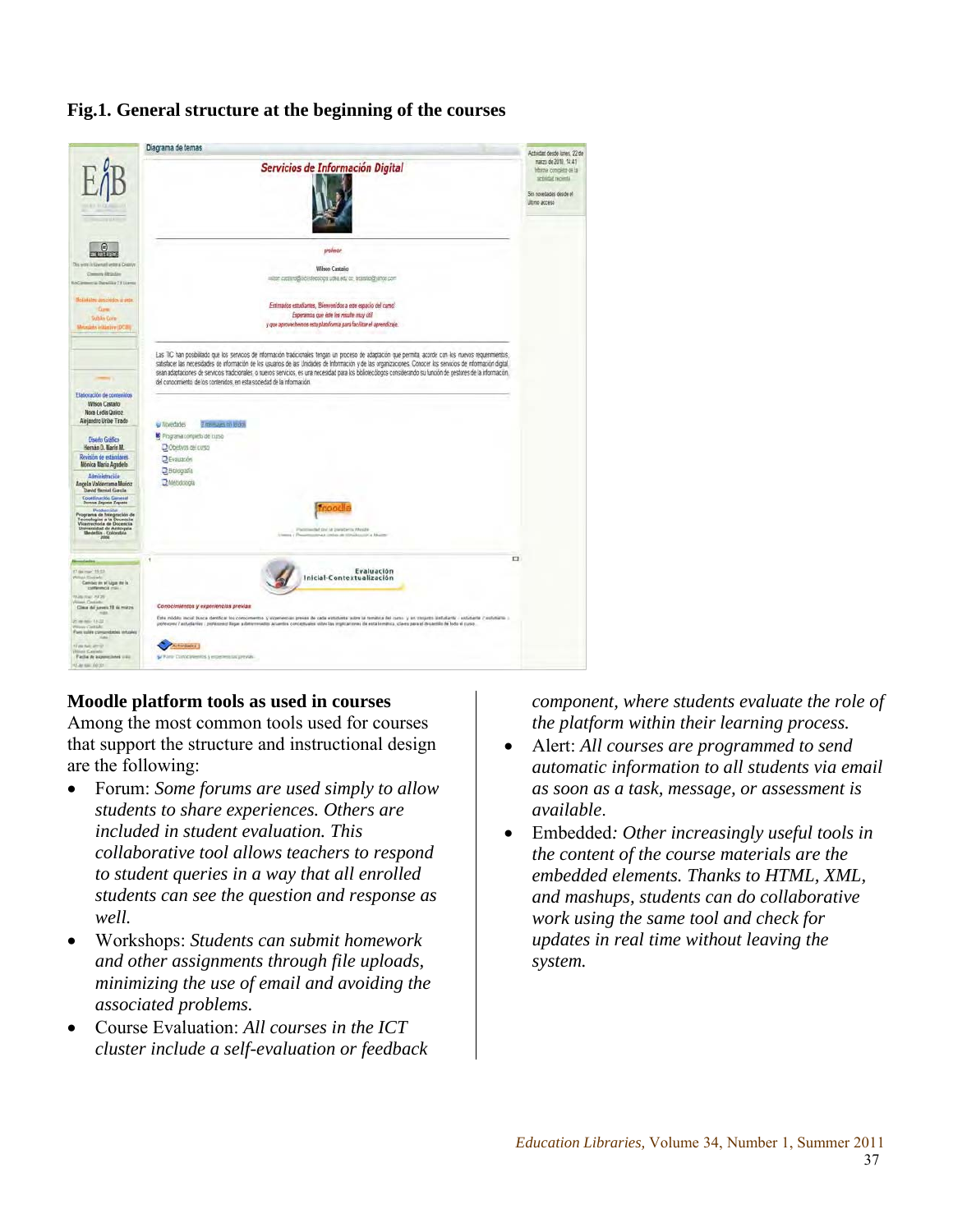**Table 1** presents in detail the course contents and tools which are related directly or indirectly to information search and retrieval*.* 

| <b>NAME</b>                                                                                                                        | <b>SEMESTER</b>         | <b>CONTENT</b>                                                                                                                                                                                                                                                                                                                                                                                                                                                                                                                                                                                                                                                                                                               | <b>FILE TYPES</b>                                                                      |                                                                                                                         |
|------------------------------------------------------------------------------------------------------------------------------------|-------------------------|------------------------------------------------------------------------------------------------------------------------------------------------------------------------------------------------------------------------------------------------------------------------------------------------------------------------------------------------------------------------------------------------------------------------------------------------------------------------------------------------------------------------------------------------------------------------------------------------------------------------------------------------------------------------------------------------------------------------------|----------------------------------------------------------------------------------------|-------------------------------------------------------------------------------------------------------------------------|
| ICT systems (cv No. 3)<br>/ Computing and ICT<br>(cv No. 4)                                                                        | 2 or 3                  | Basic knowledge about bibliographic databases.<br>-Structure of database. -International databases for searching and<br>retrieving information. - Internet and its services                                                                                                                                                                                                                                                                                                                                                                                                                                                                                                                                                  | -PDF -HTML -<br>JPG - File Folder                                                      | -Questionnaire<br>-Forum<br>-Blog<br>-Concept maps                                                                      |
| <b>Effective Internet</b><br>Searching (cv No. 4)                                                                                  | $3$ to 5                | -PDF-HTML-<br>- Information sources - Semantic Web - Search Strategies - Search<br>Engines - Metasearch engines - Other visible sources- invisible<br>Video - File<br>Web - Website evaluation<br>Folder-Power<br>Point - Word - JPG<br>- Embedded<br>elements                                                                                                                                                                                                                                                                                                                                                                                                                                                               |                                                                                        | -Forum -Task -Workshop<br>-Quiz<br>-Course assessment survey<br>-Embedding HTML text<br>for display embedded<br>content |
| <b>Bibliographic</b><br>Computer<br><b>Information Systems</b><br>(cv No. 3) /<br>Databases (cv No.4)                              | 4 or 5                  | Software engineering - Databases (BD) - Software evaluation -<br>Automation                                                                                                                                                                                                                                                                                                                                                                                                                                                                                                                                                                                                                                                  | -PDF-HTML-<br>File .exe -<br>Embedded<br>elements                                      | -Task<br>- Course assessment<br>survey                                                                                  |
| <b>Digital Information</b><br><b>Services</b><br>(cv No. 3 and 4)                                                                  | 5 or 6                  | - What are digital information services? -Features of users of<br>digital information -features of digital information services -<br>Digital information services prospective -Best practices -Creating<br>a guide for digital information services                                                                                                                                                                                                                                                                                                                                                                                                                                                                          | -PDF -Power<br>Point-Video -<br>HTML-JPG-<br>Embedded<br>elements                      | -Forum -Task -Workshop<br>-Quiz<br>-Course assessment survey<br>-Embedding HTML text<br>for display embedded<br>content |
| <b>Web Portals Seminar</b><br>(cv No. 3) /<br><b>Content Management</b><br>(cv No. 4)                                              | 5 or 6                  | Conceptual Differentiation: portals, search engines, directories,<br>websites -Related key concepts: usability, navigability,<br>accessibility, information architecture, content management,<br>personalization -Library themes: organization of information-<br>knowledge (metadata) information services - Portal Trends:<br>Present and Future of Internet portals<br>-Types of portals and models needs-centered, requirements and<br>potentialities -Library Portal -Virtual communities and portals as<br>scenarios for the information and knowledge diffusion<br>- What is content management? - Elements of a content<br>management system. - Computer applications for content<br>management. -Network narratives | -PDF -HTML -<br>JPG - File Folder                                                      | -Forum -Task -Workshop<br>-Quiz -Readings informs<br>-Course assessment survey                                          |
| <b>Technology</b><br>Management (cv No. 3<br>and $4)$                                                                              | 6 or 7                  | -Technologies in library services and process -Background of<br>Technology -Basic tools for technology management -Selection,<br>evaluation and negotiation of technology - Technology<br>management cases                                                                                                                                                                                                                                                                                                                                                                                                                                                                                                                   | -PDF-HTML-<br>Video - File<br>Folder-Power<br>Point - Word -<br>Embedded<br>elements   | -Forum -Task -Workshop<br>-Quiz<br>-Course assessment survey<br>-Embedding HTML text<br>for display embedded<br>content |
| <b>Specialized</b><br><b>Information Searches</b><br>(cv No. 3 and 4)                                                              | 6 to 8                  | What is information search and retrieval? Why is education in this<br>area in the field of information science important in current<br>society? What are the information search and retrieval paradigms:<br>Focus on systems and user-centered? - Information search and<br>retrieval models -Models, and Standards of Information Literacy -<br>Step and generic strategies for information search and retrieval -<br>Copyright in digital information management, Web Information<br>Sources and Evaluation of Information Sources -Practice in<br>different digital information resources                                                                                                                                 | -PDF -HTML -<br>Video - File<br>Folder-Power<br>Point - Word -<br>Embedded<br>elements | -Forum -Task -Workshop<br>-Quiz<br>-Course assessment survey<br>-Embedding HTML text<br>for display embedded<br>content |
|                                                                                                                                    |                         |                                                                                                                                                                                                                                                                                                                                                                                                                                                                                                                                                                                                                                                                                                                              | -PDF -Power                                                                            |                                                                                                                         |
| Seminar-Workshop:<br><b>Information</b><br><b>Architecture and</b><br>Metadata Schema for<br>Libraries-Information<br><b>Units</b> | Continuing<br>Education | Internet-wide context for information architecture and metadata<br>schema. - From an Internet of service and general information to a<br>specialized Internet with information structured and quality -A<br>kind of metadata, a type of service and a type of information<br>retrieval. -The metadata, a proposal of library and information<br>science - The libraries web sites, the first space for metadata - A<br>case study -The EAFIT University Mega-library                                                                                                                                                                                                                                                         | Point-HTML -<br>Word                                                                   | -Forum<br>-Course assessment survey                                                                                     |

## **Table 1. Curriculum courses of ICT cluster - ISLIS under the Moodle platform**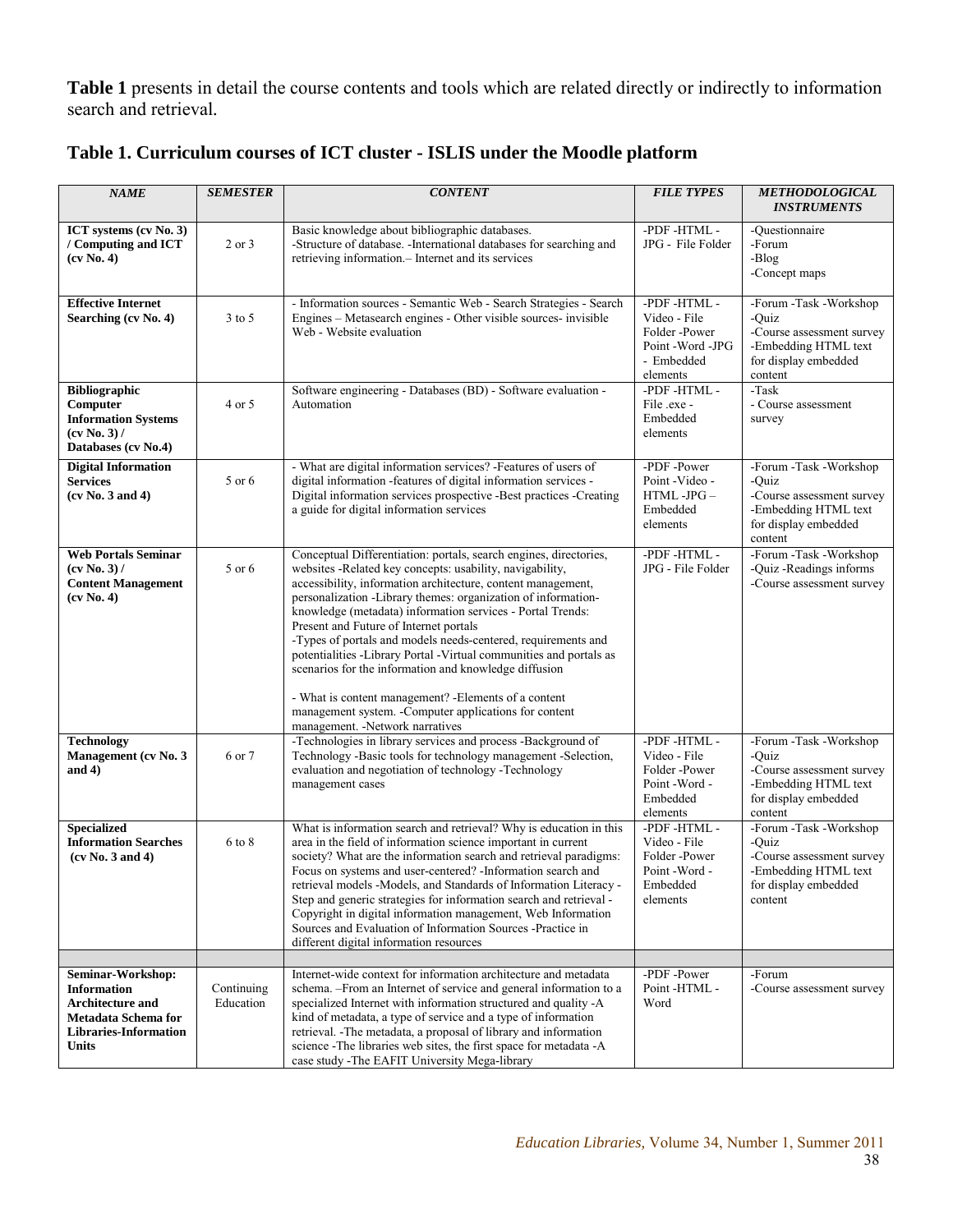| Diploma:                      |              | -Information Literacy (INFOLIT) Conceptualization. -Information         | -PDF -Power            | -Forum                    |
|-------------------------------|--------------|-------------------------------------------------------------------------|------------------------|---------------------------|
| <b>University Libraries</b>   | Continuing   | Behavior Models -Pedagogical Models and Standards of                    | Point-HTML -           | -Conceptual maps          |
|                               | Education    | Information Literacy. - INFOLIT Best practices in universities.         | Word -Tutorials        | -Course assessment survey |
| 2 Modules:                    |              |                                                                         |                        |                           |
|                               |              |                                                                         | Flash                  |                           |
| <b>User Education and</b>     |              | -Use of technology in university libraries. Digital Profile and Web     |                        |                           |
| <b>Information Literacy -</b> |              | 2.0 -Digital information services: importance in university             |                        |                           |
| <b>From Traditional to</b>    |              | libraries. -Digital Libraries. -Tools for selection, evaluation and     |                        |                           |
| <b>Digital Services).</b>     |              | negotiation of technology applied to university libraries -             |                        |                           |
|                               |              | Technology Management: Concepts and models. -Tools,                     |                        |                           |
|                               |              |                                                                         |                        |                           |
|                               |              | innovation, prospective and transfer. Intellectual property on          |                        |                           |
|                               |              | technological matters. -Tools, negotiation, acquisition and             |                        |                           |
|                               |              | deployment of technology.                                               |                        |                           |
|                               |              |                                                                         |                        |                           |
|                               |              |                                                                         |                        |                           |
|                               |              |                                                                         | $-PDF - JPG -$         |                           |
| <b>Applied computer</b>       |              | Conceptual agreement: Implications of ICT in today's society and        |                        | -Forum -Task -Workshop    |
|                               | Postgraduate | organizations - ICT, its impact on organizational management and        | HTML-Zip               | -Course assessment survey |
|                               |              | the opportunities and threats of information professionals -            |                        |                           |
|                               |              | Software overview, tools used for better organizational                 |                        |                           |
|                               |              | management -Knowledge tools and management tools -Network-              |                        |                           |
|                               |              | management tools and proactive attitude -Marketing and process          |                        |                           |
|                               |              |                                                                         |                        |                           |
|                               |              | tools -Training of employees                                            |                        |                           |
| <b>Digital information</b>    |              | -Relation: technology management and strategic planning and             | -PDF -Zip -            | -Forum -Task -Workshop    |
| technologies                  | Postgraduate | technology - ICT productivity paradox - Planning and decision           | HTML-video-            | -Course assessment survey |
|                               |              | making technology - Acquisition, evaluation and incorporation of<br>ICT | JPG - Audio -<br>Excel |                           |

## **Education in information search and retrieval**

Considering the different courses related to the ICT cluster within ISLIS and mediated by the Moodle platform, presented in general form in Table 1, we note that in several courses, information search and retrieval is a subject and a practice that has been used by students to acquire the necessary skills for better academic performance. Thinking for the future, this in turn enables them to become highly skilled information and knowledge managers and information literacy educators, because for both these activities, competencies in information search and retrieval are key issues.

From examining these courses, we find that information search and retrieval competencies are included because they are important in research education at the ISLIS. By participating in these courses, students can acquire the following competencies related to *knowing*, *doing*, and *being*:

*In Knowing:* The student…

- is aware of the importance of information in the development of modern society and organizational strategic performance;
- identifies the different types of information units and the main services that a library provides to its users;
- learns about the main concepts related to the computer world, networks, hardware

and software;

- identifies the main implications of the digital world, the architecture underlying the Internet and its services and tools; and
- learns about the different applications of technology in various library processes: information management, information services and library management.

## *In Doing:* The student…

- is able to create presentations and work with spreadsheets;
- is able to use Internet communication tools has a basic understanding of web design and effective information search and retrieval; and
- is able to design and create databases as a key element for various digital information services.

*In Being:* The student…

- has collaborative attitudes towards information sharing and engages in actions that facilitate teamwork, and
- identifies his/her strengths and/or weaknesses in his/her interaction with technology and his/her attitude to it as an area of learning and practical work.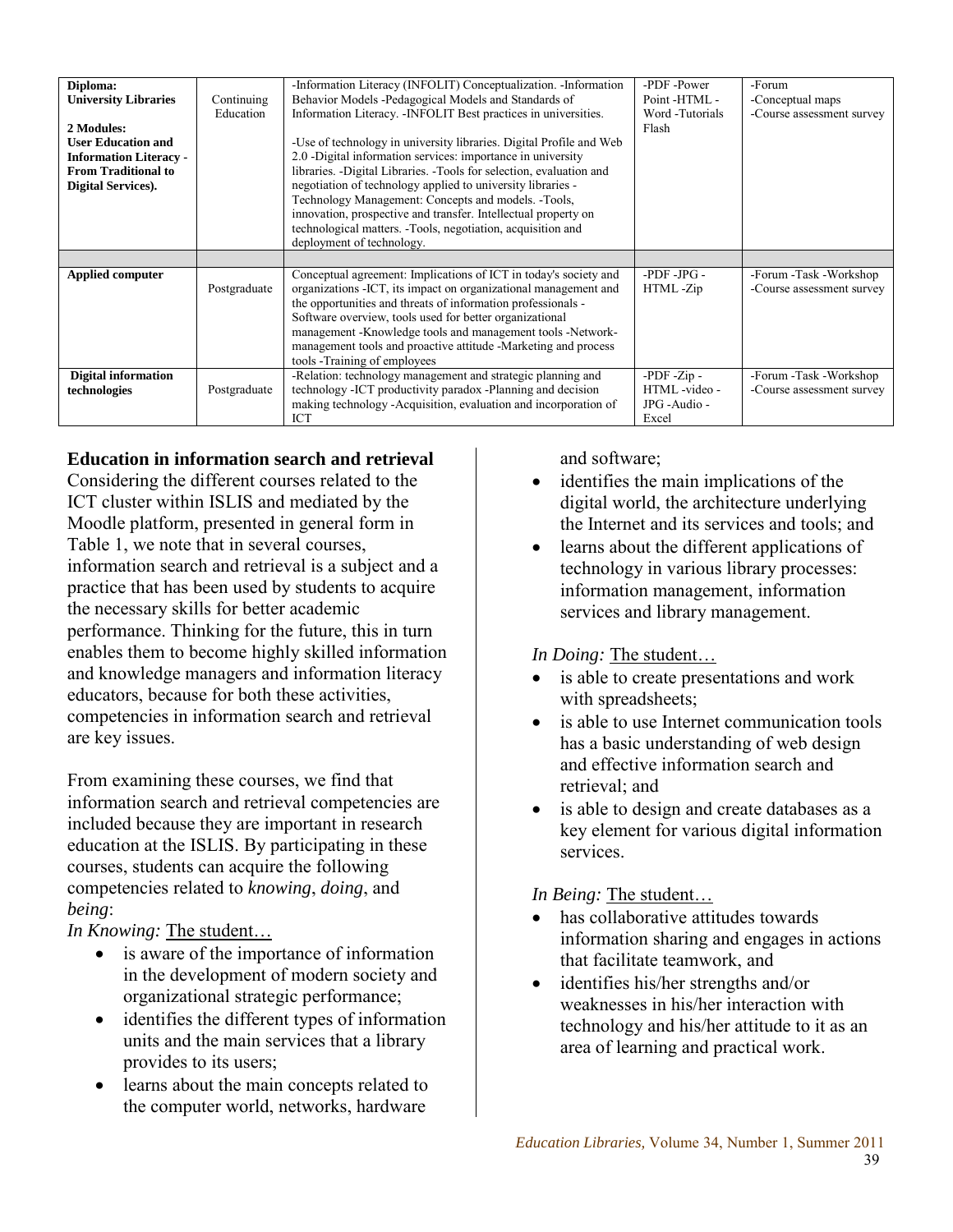*Course: Computing and ICT (second or third semester)*

## **Figure 2. Computing and ICT**

| Biblio online MFOTIC                     |                                                                                                                                                                                   |                                                  |
|------------------------------------------|-----------------------------------------------------------------------------------------------------------------------------------------------------------------------------------|--------------------------------------------------|
| Actividades                              | Diagrama de temas                                                                                                                                                                 | <b>Novements</b>                                 |
| <b>D</b> crats                           |                                                                                                                                                                                   | (Sin novedades aún)                              |
| Fores                                    |                                                                                                                                                                                   |                                                  |
| <b>B</b> Gosarios                        |                                                                                                                                                                                   | Eventos próximos                                 |
| 图 Recursos<br><b><i>Careas</i></b>       |                                                                                                                                                                                   |                                                  |
|                                          |                                                                                                                                                                                   | No nay eventos próximos                          |
|                                          |                                                                                                                                                                                   | it il calentato.                                 |
| Buicar on his fons                       |                                                                                                                                                                                   | figero exitto:                                   |
| k                                        |                                                                                                                                                                                   |                                                  |
| Búsqueda avanzada (?)                    |                                                                                                                                                                                   | Actividad recients                               |
|                                          | INFORMÁTICA Y TIC: TECNOLOGÍAS DE LA INFORMACIÓN Y LA COMUNICACIÓN                                                                                                                |                                                  |
| dministración                            | EIB - Escuela Interamericana de Bibliotecologia                                                                                                                                   | Actividad desde Monday, 22                       |
|                                          |                                                                                                                                                                                   | de Mach de 2010, 15:25<br>Informa completo de la |
| V Matricularme en este                   | <b><i><u>Thrasites:</u></i></b>                                                                                                                                                   | actudad moante                                   |
| curso:                                   |                                                                                                                                                                                   |                                                  |
|                                          | Jolie Cesar Olarte Kaminez                                                                                                                                                        | Sin noindades desde el<br>iltero acceso          |
| Categorian                               | Ingenero de tatemas il de A., Docente Programa Formación de Utuarios del Sistema de Bibliotecas U de A.                                                                           |                                                  |
| <b>Ex SISTEMA DE</b>                     | blarte#bblistecologia.odea.edu.cn                                                                                                                                                 |                                                  |
| BELIOTECAS-                              | Disse Rodrigs Gil Jaramile                                                                                                                                                        |                                                  |
| UNIVERSIDAD DE<br><b>ANTIQUIA</b>        | Biblotecologo EIB, Especialista en Alta Gerencia con Calidad; Coordinación Programa Formación de Ussarios del Sistema de Biblotecas 9 de A.                                       |                                                  |
| EX FACULTAD DE                           | ropithisiotera adex.edu.co. siropittgmal.com                                                                                                                                      |                                                  |
| <b>MEDICINA-</b>                         |                                                                                                                                                                                   |                                                  |
| ADOLESCENDA                              | <b>BIENVENIDOS</b>                                                                                                                                                                |                                                  |
| <b>FA FACULTAD DE</b><br>MFTNONA-        |                                                                                                                                                                                   |                                                  |
| COMPONENTES.                             | Presentación                                                                                                                                                                      |                                                  |
| FLEXIBLES:                               |                                                                                                                                                                                   |                                                  |
| EF FACULTAD DE                           | Este curso se spoya en la metodologia bimodal (presencial/plataforma tecnológica), con gran apoyo en la plataforma tecnológica MOCCLE. Esta metodologia busca motivar lu          |                                                  |
| MEDICINA - CURSO                         | autoformación y el espirito de investigación. El curso implica gran compromiso de tu parte, debido a la metódología que se emplea, puedes llegar hasta donde queras y hasta       |                                                  |
| <b>IMESTIGACIÓN</b><br><b>RESIDENTES</b> | donde la lo propongas, de la contrario probablemente tendrás dificultades para poder terminar el curso satisfactoriamente                                                         |                                                  |
| F+ FACULTAD DE                           | Cómo primira medida no te preocupes si no conoces mucho acerca de computadores. Parte de los objetivos es que logres desanollar algunas habilidades que te permitan apropiante de |                                                  |
| MEDICINA -                               | una manera adecuada de la tecnología. Puedes acudir al foro inquetudes/ Dudas en caso de tener algún inconveniente                                                                |                                                  |

This course from curriculum version No. 4 is available in the second semester. Its objective is to introduce the technological components students will see throughout their coursework.

Modules related to information search and retrieval:

 *International databases for searching and retrieving information.* 

This module of 15 hours contains information on:

- o Basic concepts about databases
- o Database structure
- o International databases for searching and retrieving information (EBSCO, Science Direct, Wilson, Thompson, Current Contents, OECD, ERIC, LISA)
- o Legal databases (LEGIS NET, Notinet)
- o Online journals (ACS, EJS, JSTOR)
- o Books online
- *The Internet and its services:*

This module of 18 hours contains information on:

- o Internet 2
- o Deep web, deep Internet
- o Domain System
- Client/server technology
- o Culture and Internet safety
- o Intranet and extranet
- o Communication services (e-mail, discussion forums, distribution lists)
- o Access services to information (FTP)
- Searching for information services (WWW)
- o Web 2.0 applications and tools
- o New browsers<br>
o E-learning plat
- E-learning platforms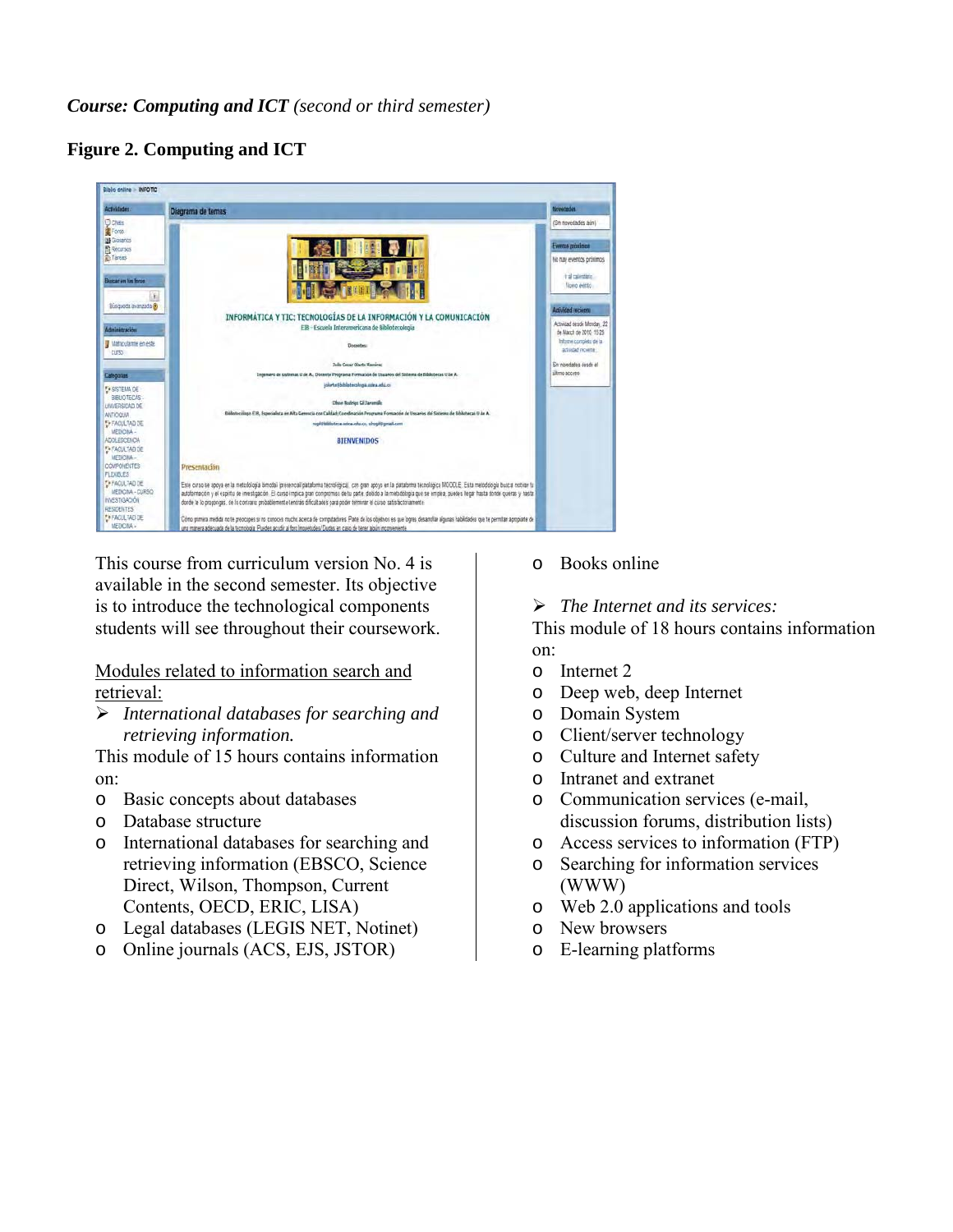**Figure 3. Course: Computing and ICT. Module: Information search and retrieval strategies**



• **Course:** *Effective Internet Searching (third to fifth semesters)*

**Figure 4. Effective searches on the Internet**



This elective course for students from both curriculum versions No. 3 and No. 4 covers 30 hours and offers the possibility for students to learn even more about how to perform effective information search and retrieval, particularly on the Internet, since, "in light of the enormous flow of information that currently arises out of our society and organizations, so is it becoming

increasingly necessary to have knowledge and tools that enable an organization better and more efficient information search and retrieval, whether in 'infinite' spaces such as the Internet or 'finite' spaces such as Intranets and organizational knowledge portals" (Presentation Course).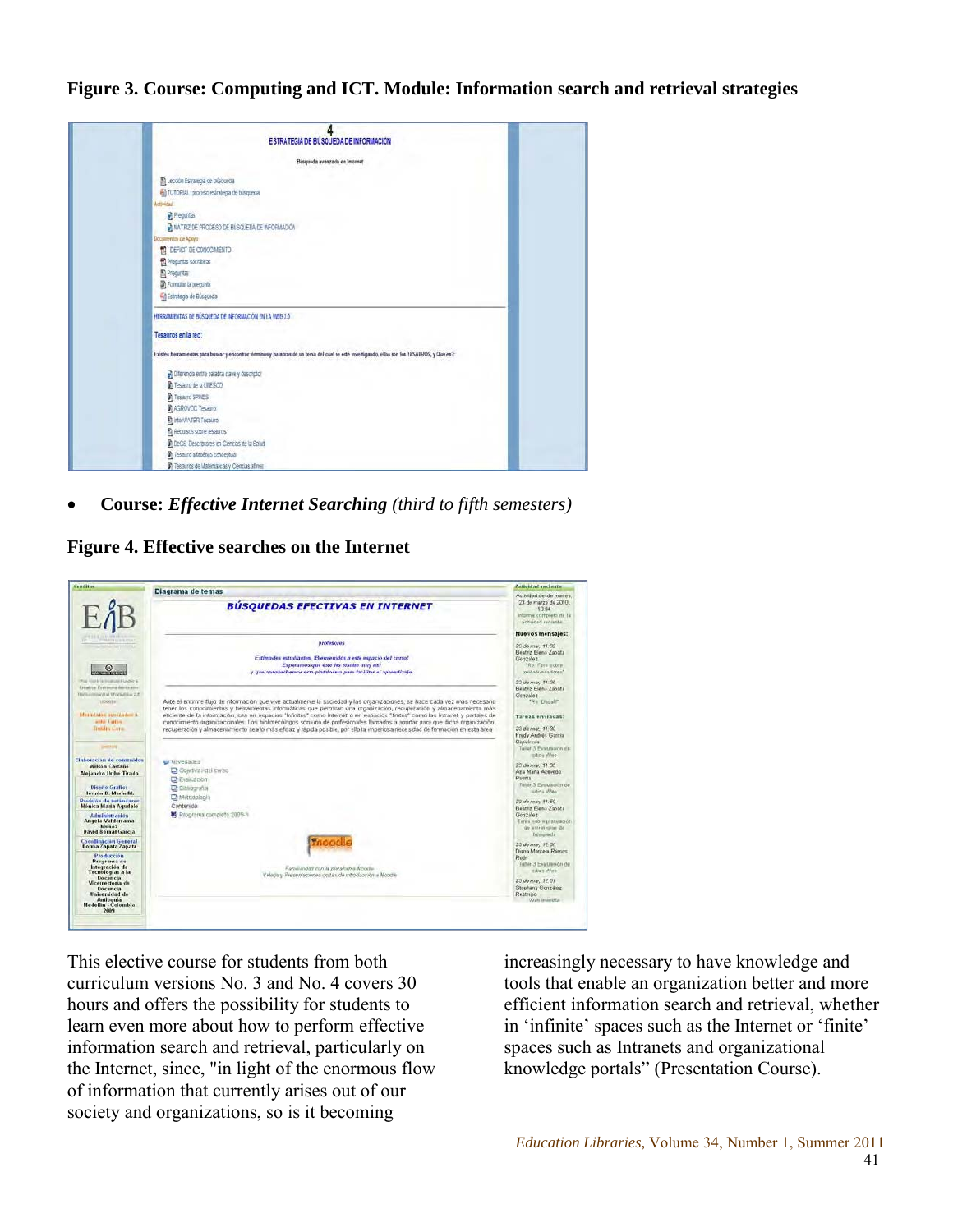This perspective implies that librarians are the professionals in charge of organizing, retrieving, and storing information as effectively and quickly as possible. The general objective of this course is that *"students can learn about the different sources and the specialized and advanced strategies used for information search and retrieval on the Internet."*

Some of the specific objectives are to:

- Identify the distinctive features of digital information search
- Define, for a single piece of data, its origin, current, relations between documents and their relationship to a defined area of interest
- Identify and classify information sources and resources according to the information needs to resolve
- Know the main digital information sources and resources
- Practice different strategies for digital information search and retrieval
- Assess critically the results of the digital information search and retrieval.

This course gives students who complete the program essential tools for carrying out their work activities. The curriculum also offers other courses for last semester students such as "Specialized Information Searches." Upon completion of this curriculum, the students will have the necessary tools to search and retrieve information, and when they are about to finish their coursework they can refresh their knowledge with new tools in five semesters.

#### General Subjects Course. *(All related to the search and retrieval of information)*

- Information Sources: Information types; organization of information; how information is stored
- Semantic Web
- Search Strategies: What is information search and retrieval? Includes analyzing information needs; Boolean operators; Questioning
- Search Engines: How do they work? What are the main search engines?
- Metasearch Engines: What are metasearch engines? How do they work?
- Invisible Web
- Evaluating Web sites: Criteria for evaluating Web sites
- Other sources of information: OPACs, directories, forums, databases, Google Books, Google Scholar, Open Access, Digital Libraries.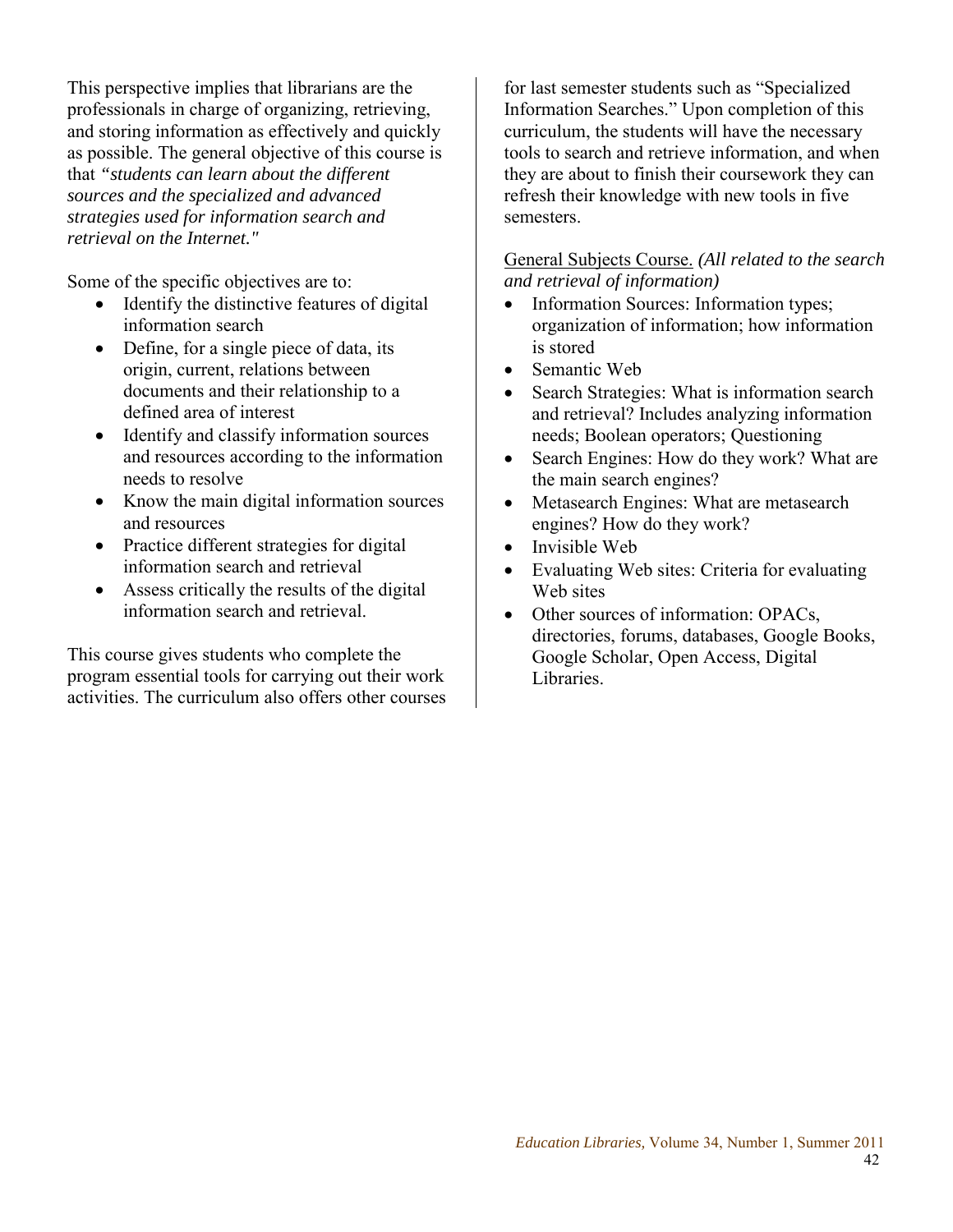**Figure 5. Course: Effective Searches on the Internet Module: Information search strategies**



**Course:** *Specialized Information Searches (sixth to eighth semesters)*

**Figure 6. Course: Specialized searches for information**



This elective course for the students' final semester is designed to bring students up-to-date about new tools and more efficient ways to search the Internet. As a 60-hour course (longer than the first elective course, "Effective Internet Searching"), it complements the search skills students have already acquired, but also provides the main components of information literacy and

brings the student beyond the technical components and technologies used in a search. Rather than focus on the user and the platform, this course introduces the algorithms upon which the different search engines are built. As future information professionals, it is important that students know these search elements, as these are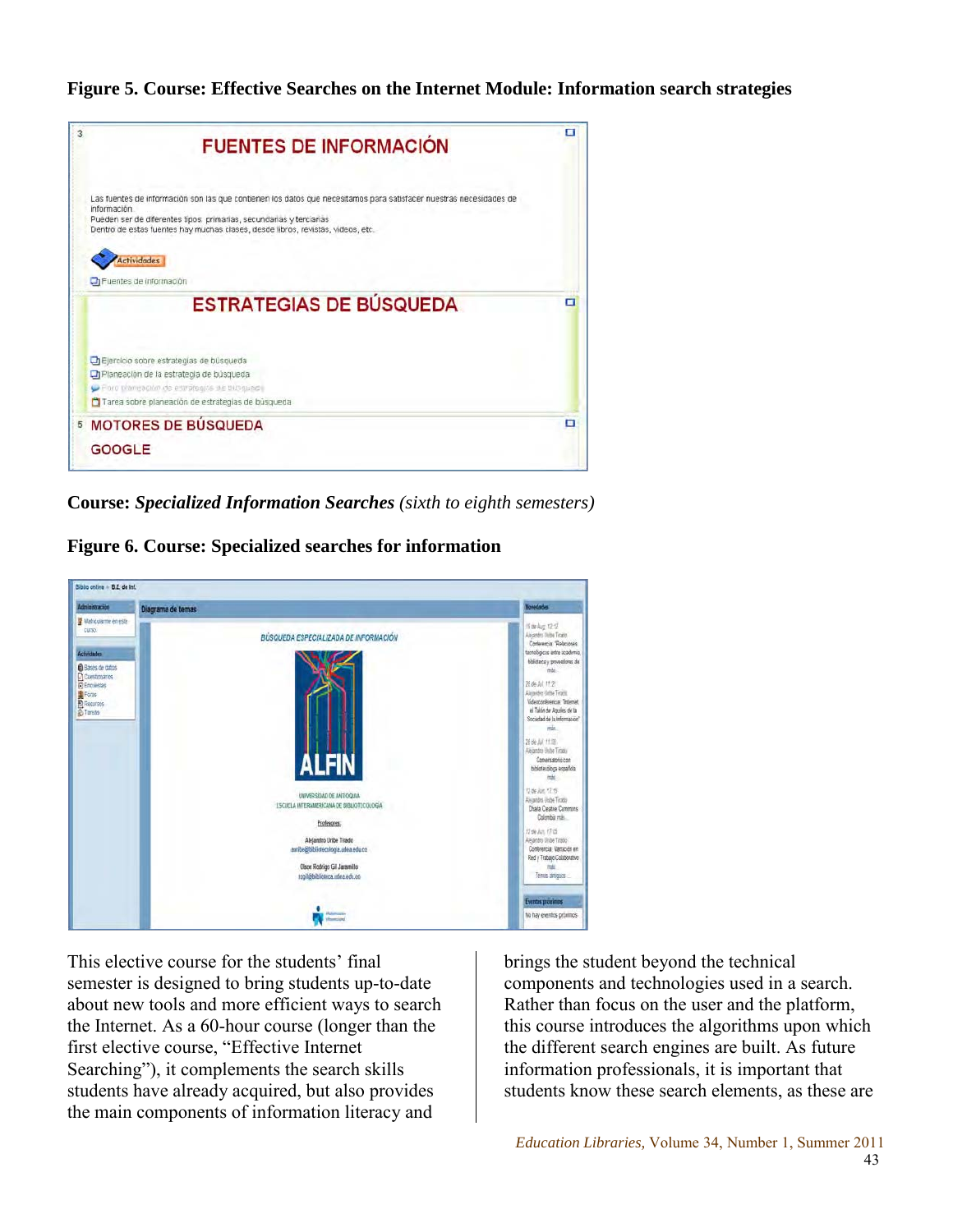predominant factors for creating catalogs and information retrieval tools.

## General Subjects Course. *(All related to the search and retrieval of information)*

- Theoretical-conceptual-contextual framework: What is information search and retrieval? Why is education important in this area in the field of information science in our current society? What are the information search and retrieval paradigms (Focus on systems/Usercentered approach)?
- Information search and retrieval models: Wilson, Ellis, Kuhlthau, etc.<sup>6</sup>
- Models and Standards of Information Literacy: ACRL/ALA, CAUL, ANZIL, etc.<sup>7</sup>
- Steps and generic strategies for information search and retrieval
- Copyright in the management of digital information : Intellectual property, digital content licenses, proprietary information, Creative Commons
- Web information resources and evaluation of Web information resources
- Digital information resource practice.

#### Modelos de recuperación-búsqueda de información Control dodes Si Sínesis modelos de comportamiento informacional-Busqueda de Información Actividades [7] Cuestonano Modelo de comportamento informacional con que ne identifico le 2) Representación grafica del propio modelo de comportamiento en la búsqueda de información Modelos, Normas-Estándares Alfabetización Informacional .<br>The forma de enseñar y diatematizar lo que us espera de los comportamientos informacionaiss de los usuanos de la Sociedad de la Infor S Lectures Previos Di Nomas sobre aptitudes para el acceso y uso de la información para la Educación Superior. ACRLALA El El marco para la alfabetización informacional en Australia y Nueva Zelanda Principos, normas y práctica ANZIL to Nomas sobre alfabetización en información CALA. El Aptitudes para el acceso y uso de la información la postura de SCONUL .<br>2) Nomias de Alfabetización Informativa para el Aprendizale. Cludad Juárez, México El Directices internacionales para la affabetización informativa Artividades R Autodagnóstico Inicial de Competencias Informacionales - Alfabetzación Informaciona

# **Figure 7. Course: Specialized searches for information**

## **Modules: Information Behavior Models and Information Literacy**

**Outcomes and assessment of students in these courses (Qualitative surveys and COLLES´s Moodle tool)** 

All these courses include continuous formative and summative assessment in order to evaluate both the processes and the results. This assessment in turn has focused both on course, where information search and retrieval is a key issue, and e-learning skills for active learning, where critical thinking and troubleshooting skills are acquired that students need in order to interact with content

and teaching activities from the constructivist perspective.

The formative assessment issues are of a qualitative nature, highlighting learning activities: "Searching for a topic of personal interest," "Searching for a topic of professional interest," "Benchmarking for a proposed information service," "Identification of own information behavior model from the Information Behavior Models established by the scientific community."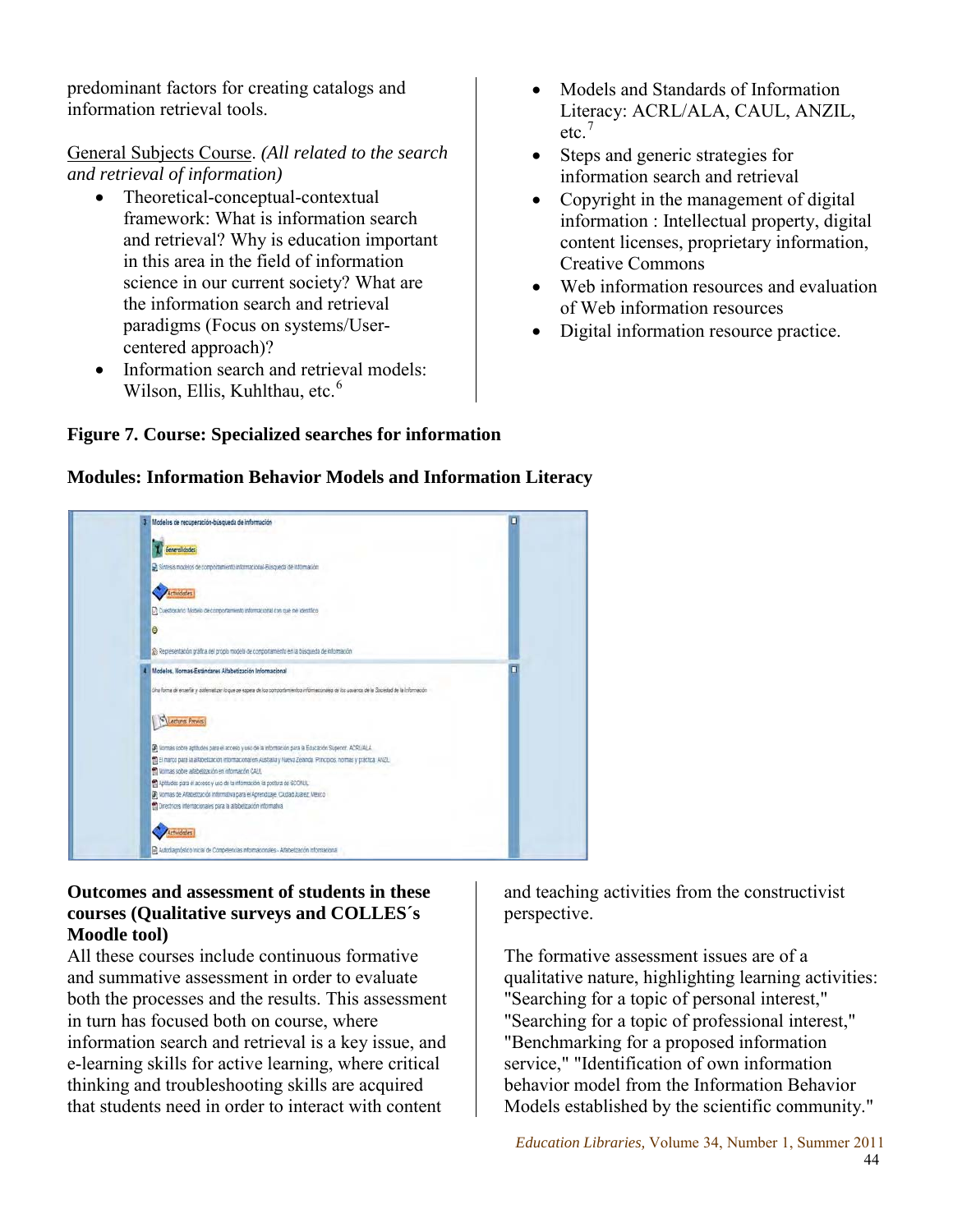In these learning activities concept maps and blogs play a key role as tools to capture and disseminate assimilated knowledge, and generate new information and knowledge in addition to

questionnaires asking about previous knowledge and experience, and self-assessment of acquired skills. $\frac{8}{3}$ 



## **Figure 8. Example of a concept map created by a student within an ICT cluster-ISLIS course**

#### **Figure 9. Example of a blog created and managed by a student within an ICT cluster-ISLIS course**

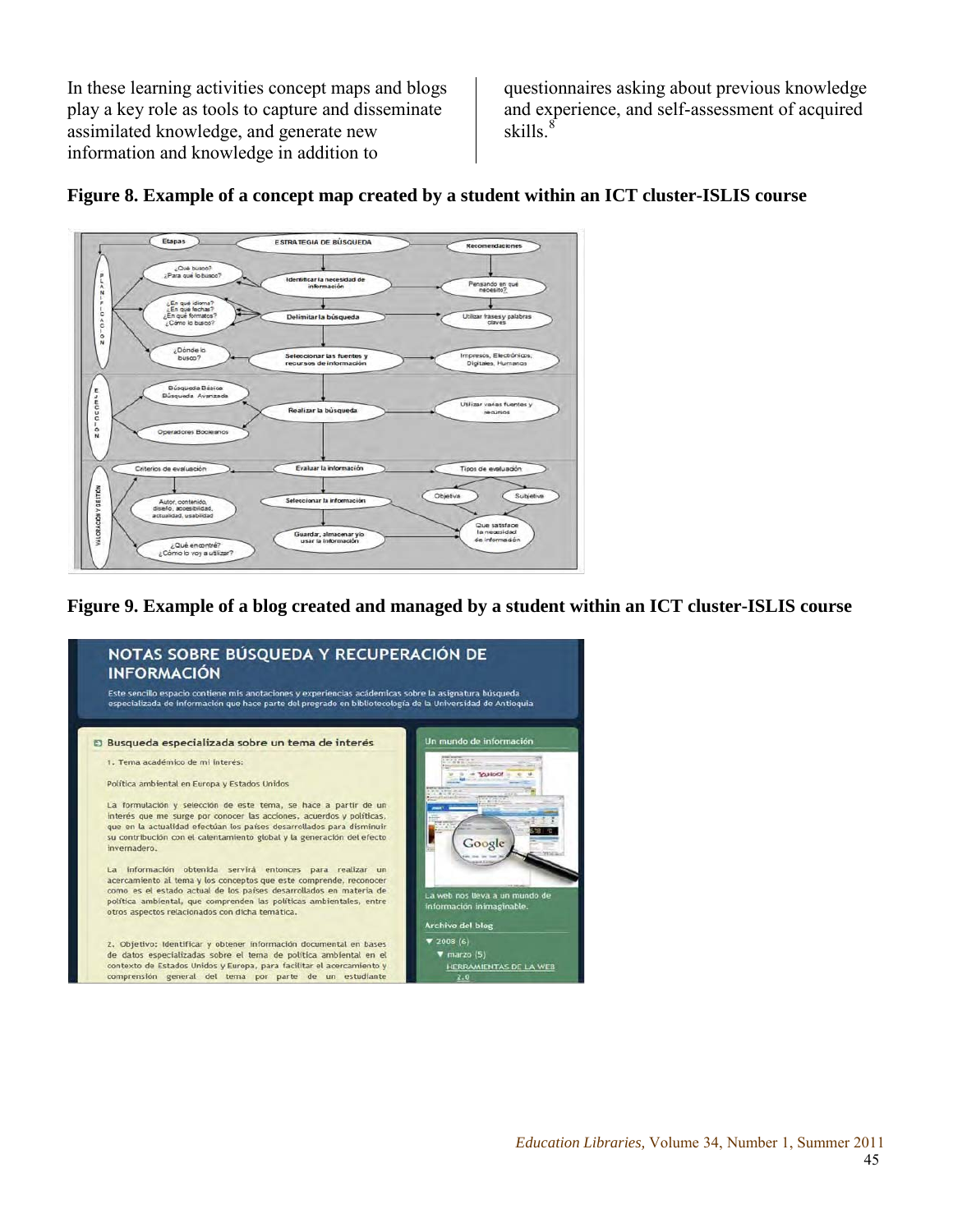In terms of summative assessment of the educational contents of the courses in these two years, we have achieved the following results (Table 2):

| Table 2. Results of summative quantitative assessment of ICT cluster-ISLIS courses applied by the |  |
|---------------------------------------------------------------------------------------------------|--|
| <b>Teaching Vice-Rector at the U of A</b>                                                         |  |

|                                                                               | 5                | Δ    | 3          | $\mathcal{P}$ |     |
|-------------------------------------------------------------------------------|------------------|------|------------|---------------|-----|
|                                                                               | <b>Excellent</b> | Good | Acceptable | Poor          | Bad |
| <b>Importance of the course</b><br>within the curriculum                      | 74%              | 20%  | 6%         |               |     |
| Achievement of the goals<br>set in the course or curricu-<br>lar activity     | 40%              | 47%  | 13%        |               |     |
| Interest and currency of the<br>contents course or curricu-<br>lar activities | 74%              | 20%  | 6%         |               |     |
| Use of teaching resources                                                     | 68%              | 26%  | 6%         |               |     |
| <b>Production tests and</b><br>quizzes                                        | 61%              | 33%  | 6%         |               |     |

**Table 2. Results of summative quantitative assessment of ICT cluster-ISLIS courses applied by the Teaching Vice-Rector at the U of A**

Specifically considering the mediated learning by Moodle platform (Constructivist On-Line Learning Environment Survey -  $COLLES<sup>9</sup>$ , we have achieved the following results on average:

**Figure 10. Integrated Results of COLLES questionnaire. ICT cluster-ISLIS courses**



These results show that from the students' perspective, the courses have a total relevance (*relevancia*), thus demonstrating the importance and pertinence of curriculum changes that result in the current incorporation and development in librarian training of the ISLIS-U of A.

In turn the didactic process has allowed more reflective thinking and higher levels of discipline performance, through course content and learning activities such as the facilitator's support and interactivity that involve virtual learning environments.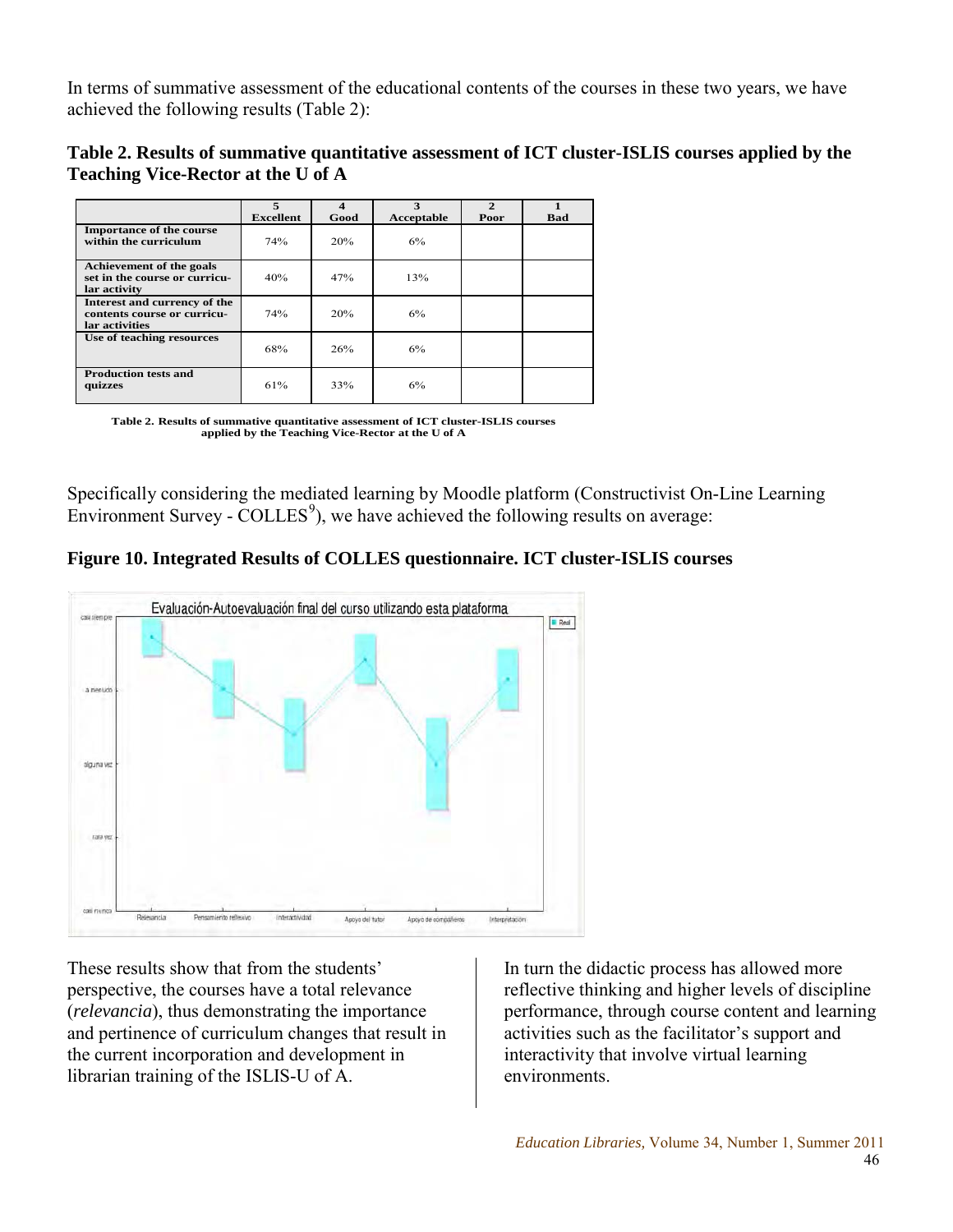However, one aspect that has necessitated the reassessment of course development is other students' support in the learning process. This aspect demands a motivational process from teachers, to provide a way to gradually increase interaction and participation. Perspectives and overall experiences about university teaching in LIS can be changed from one where students are passive learners and teachers are the ones with the real knowledge ("the only one who knows") to a more collaborative education where everybody can participate and learn from everyone else. This is the challenge brought by the improvement process.

#### **Conclusions and Perspectives**

• For the Interamerican School of Library and Information Science (ISLIS) and the University of Antioquia (U of A):

Considering the work done by the ICT cluster-ISLIS in these courses and their positive assessment, as well as students' recommendations and teachers' feedback, the ICT cluster has the following views about these and other courses, to enhance skills for the search and retrieval of information, using the Moodle platform:

- o All students of the ISLIS before graduating will have engaged in at least six courses (four mandatory and two electives) within the ICT cluster, enabling them to acquire the knowledge, skills and attitudes (competencies) that involve the contents of this cluster (direct dynamics) as well as other competencies: e-learning, etc. (dynamic indirect)
- o Faced with the clear predominance of the English language as a tool to access more current content, it is necessary to include more course content in this language, which means the entire ISLIS curriculum must evaluate the English reading competency requirement, which is currently a requirement for graduation by the University's general policy. This should be a requirement before the fourth semester, based on the autonomy and specific knowledge involving LIS
- o Clear institutional policy must be generated

regarding se and access to particular tools and technological services for current and future perspectives on Web 2.0, 3.0, and others

• For training in information competencies of information science students in Latin America.

Each context of LIS instruction in Latin America carries different implications for the trajectory of the programs, curriculum guidelines, teachers' education levels, students' demographic and psychographic characteristics, and locative, technological and financial resources. However, the ISLIS-U of A experiences in the training performed in this cluster provide some common perspectives and conclusions for different library and information schools.

- o There is a need to include courses in the curriculum relating both theoretical and applied developments involving Information Behavior Models, little taken into account in current related studies [21] and considered as key issues to train future librarians to be information literate and trainers in information literacy as well.
- o The new educational developments imply building skills, not just bidirectional training for the acquisition of information literacy, as indicated in the previous section, but also the acquisition of elearning competencies to enable collaborative and continuous learning. As a result, the use of learning management systems (LMS) like Moodle enables instructors to support students' achievement of those competencies. For LIS education it is crucial to exchange experiences and learned lessons within the Latin American, North American and European contexts driven by the permanent need for benchmarking and assessment processes involved in librarian training to meet society's demands.
- o Finally, training in information competencies is correlated with competencies of e-learning from today's perspective of library science students, as future trainers in information literacy using

*Education Libraries,* Volume 34, Number 1, Summer 2011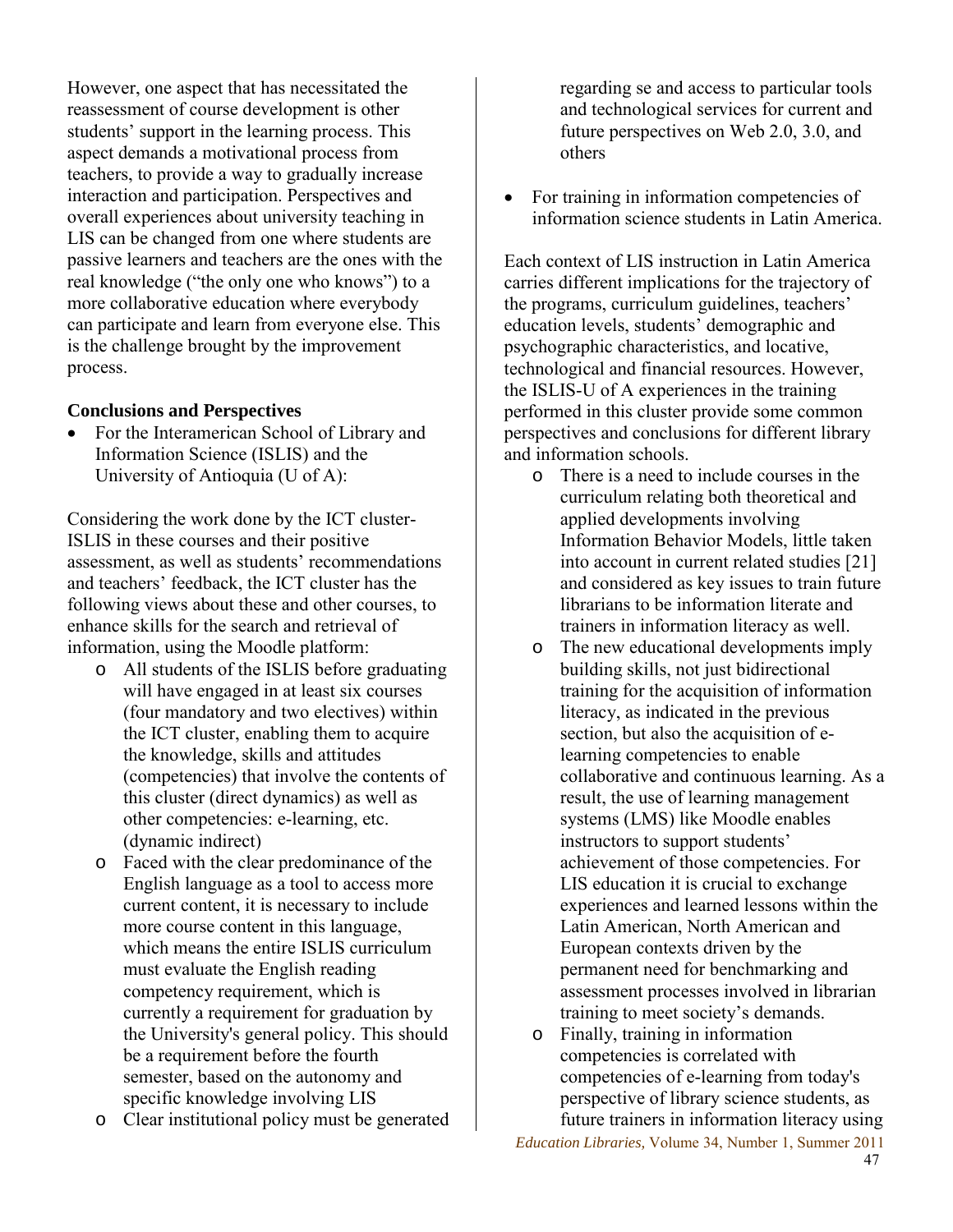virtual learning platforms. Thus training must be a process included gradually throughout the whole curriculum, step by step and in a scalable manner, sequentially, relating these skills to other disciplinary developments studied semester after semester in the career. By undertaking this process, students can achieve "Lifelong Learning" after graduation, as long as several courses are incorporated at different levels and with diverse degrees of depth. This is a challenge to current LIS curriculum which the ISLIS-U of A is trying to meet, and wants to share with other local Schools and Faculties. ISLIS-U of A hopes, by sharing this, to learn from other experiences to help improve the curriculum and the cluster as well.

#### **References**

[1]. Rowlands, I. et al. (2008). The Google generation: the information behaviour of the researcher in the future. *Aslib Proceedings, 60*(4), 290-310.

[2]. Leu, D.J., Jr. (2000). Literacy and technology: Deictic consequences for literacy education in an information age. In M.L. Kamil, P. Mosenthal, P.D. Pearson, & R. Barr (Eds.), *Handbook of reading research* (Vol. III, pp. 743-770). Mahwah, NJ: Erlbaum.

[3]. Jenkins, H. (2006). Confronting the Challenges of Participatory Culture: Media Education for the 21st Century. MacArthur Foundation

[4]. Huijser, H. (2008). Exploring the Educational Potential of Social Networking Sites: The Fine Line between Exploiting Opportunities and Unwelcome Imposition.Studies in Learning, Evaluation, Innovation and Development, 5 (3).

[5]. Tien, F. y Fu, T.(2006). The correlates of the digital divide and their impact on college student learning. *Computers & Education*. doi:10.1016/j.compedu.2006.07.005 [6]. DuMont, R. R. (2002). Distance learning: A systems view (an assessment and review of the literature). Kent, OH: Kent State University. Retrieved March 30, 2003, from [http://www.lib.montana.edu/](http://www.lib.montana.edu/%20~alivy/dist.html#Evaluation)  [~alivy/dist.html#Evaluation](http://www.lib.montana.edu/%20~alivy/dist.html#Evaluation) Accessed 11 August 2010. [7]. Haddad, W. D. (2001) E-Learning beyond the workplace. *TechKnowLogia, 3*(3) [http://www.techknowlogia.org/TKL\\_active\\_pages2/](http://www.techknowlogia.org/TKL_active_pages2/%20CurrentArticles/main.asp?IssueNumber=11&FileType=PDF&Article%20ID=265)  [CurrentArticles/main.asp?IssueNumber=11&FileType](http://www.techknowlogia.org/TKL_active_pages2/%20CurrentArticles/main.asp?IssueNumber=11&FileType=PDF&Article%20ID=265) [=PDF&Article ID=265](http://www.techknowlogia.org/TKL_active_pages2/%20CurrentArticles/main.asp?IssueNumber=11&FileType=PDF&Article%20ID=265) Accessed 11 August 2010.

[8]. Koper, R. (2005) Chapter 1. An introduction to learning design. In R. Koper & C. Tattersall (Eds.) *Learning design* (pp. 3-20). Berlin: Springer-Verlag.

[9]. Berggren, A., *et al.* (2005) Practical and pedagogical issues for teacher adoption of IMS Learning Design Standards in Moodle LMS. *Journal of Interactive Media in Education* (2).

[10]. Zapata, D. (2002). Contextualización de la enseñanza virtual en la educación superior. Instituto Colombiano para el Fomento de la Educación Superior. Retrieved.

http://acreditacion.udistrital.edu.co /documento/pub\_ext/ICFES/ensenanza\_ virtual.pdf Accessed 11 August 2010.

[11]. Castaño-Muñoz, W. & Uribe-Tirado, A. (2008). *La formación en competencias tecnológicas e informacionales de futuros bibliotecólogos.* X Congreso Nacional de Bibliotecología y Ciencias de la Información, Bogotá (Colombia), 5-7 November 2008.

[12]. Uribe-Tirado, A. (2006). Los bibliotecólogos colombianos y la adquisición de competencias. Énfasis y tendencias en la actual formación en Tecnologías de la Información y la Comunicación. *Revista Interamericana de Bibliotecología*, *30*(1), 135-166.

[13]. Uribe-Tirado, A. (2008). *Diseño, implementación y evaluación de una propuesta formativa en alfabetización informacional mediante un ambiente virtual de aprendizaje a nivel universitario: caso Escuela Interamericana de Bibliotecología, Universidad de Antioquía.* 

<http://eprints.rclis.org/15301/9/7-8-9.pdf> Accessed 22 July 2009.

[14]. Uribe-Tirado, A. *et al* (2008). e-Book: *Acceso, conocimiento y uso de Internet en la universidad. Modelo de diagnóstico y caracterización: Caso Universidad de Antioquia., Universidad de Antioquia (Colombia).* [http://eprints.rclis.org/ 15285/](http://eprints.rclis.org/%2015285/) Accessed 22 July 2009.

[15]. Escuela Interamericana de Bibliotecología – EIB (2003). *Plan Educativo Institucional PEI.* 

*Education Libraries,* Volume 34, Number 1, Summer 2011 48